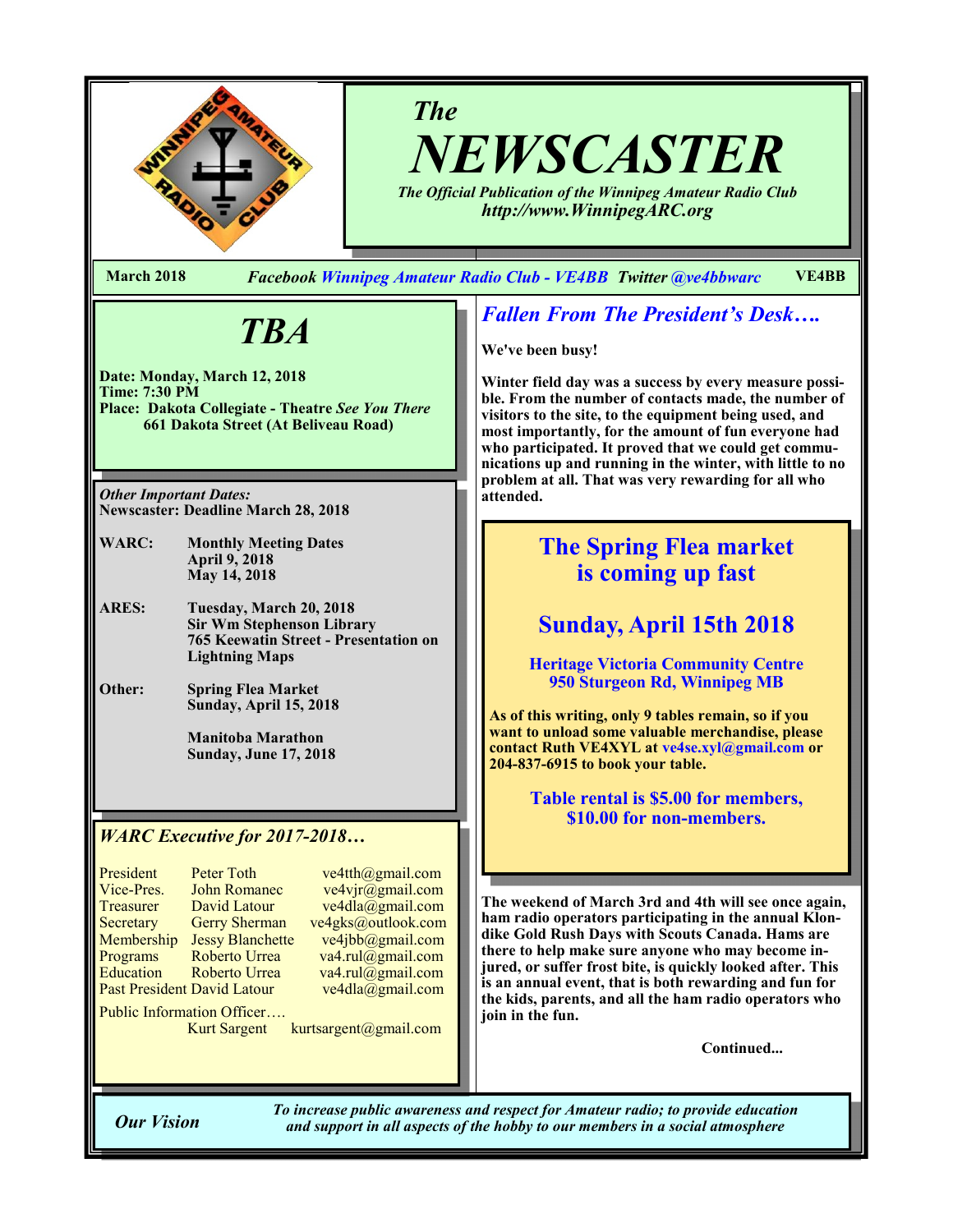2 **Last months meeting of WARC had it's meeting date changed, due to a school event that bumped us out of our regular date and time. Unfortunately this has happened 3 times now just this year alone, and may happen once again.**

**It is for that reason that the executive have began investigating alternate meeting sites, and asked the membership at that meeting if they had any suggestion for a new location. We have had some response, but considering that not all members have been made aware of this effort, I now bring it to your attention.**

**If you know of a place that has a venue available, with ample parking, easy access with little to no stairs, and has high speed internet available. That is willing to rent it to our club for a maximum of 3 hours once a month. Let myself or anyone on the executive know, and we will take a serious look at its viability. I know moving can be a pain, but we travel light, and if we can finally get access to high speed internet, which the school has outright forbidden us to use, and a place that will not bump us out at on short notice. We just may make that move.**

**73 Peter Toth VE4TTH**

*WARC Meeting Minutes February 5, 2018 Taken By Gerry VE4GKS*

**Meeting called to order 00:37**

**Introductions as unusual.**

**Treasurer's report \$5831 + self-insurance.**

**Basic short course coming along well.**

**So is the CW course.**

**There was some discussion of a new meeting venue.**

## *Education*

**Basic Short Course 15, BSC15, is on the way, we are full with 19 students from all ages and all professions want to be certified** 

**From Schools division, teens, to retired seniors (very persistent) with admirable tenacity from the last BSC14 that they score 70 and they want to score 80 this time and get Basic with Honors.**

**Final day of exam is March 24th** 

## *Spotlight on Ed Noakes VE4ON By David VE4DAR*

**Ed Noakes VE4ON is one of the regulars at the Arches on Sunday mornings. If you can't find Ed at the Arches, you could catch him working at Eddies Sharpening along side his daughter, Linda VE4LIN.**



**"I got interested in amateur radio working at the CNR with a carpenter named Harry Paterson VE4HP. After seeing Harry's radio station, I determined to get my license."**

**"For a while, I studied on my own. Then I took a class at Tech Voc from instructors VE4FB and Archie Kansas VE4RT." Ed got his ticket in 1946.**

**Did you build or buy? "Both; I built a lot of equipment, receivers and transmitters, with help from VE4RT. Lots of tubes."**

**What sticks out in your memory? "After coming home from night shift, I called one guy in the USA almost every night for months on CW. Also talked with sailors on boats near Hawaii on marine radio. And I talked with the International Space Station (ISS); now it's common."**

**What have you gotten out of ham radio? "During lots of travel in the US, I've made many friends through radio. It's very educational. I've learned the metric system, and natural systems. Electronics is very intriguing. I still can't get over how Marconi did his thing."**

**Anything interested you particularly? "I started a noon-hour net, just for fun."**

**Public service? "I did lots of phone patches for friends. I remember connecting a priest flying over Winnipeg with his father in Winnipeg."**

**Advice for new hams? "Keep studying; get involved. There is so much to learn."**

**Future of amateur radio? "It won't die; it will continue. It's the best hobby in the world!" We agree, Ed.**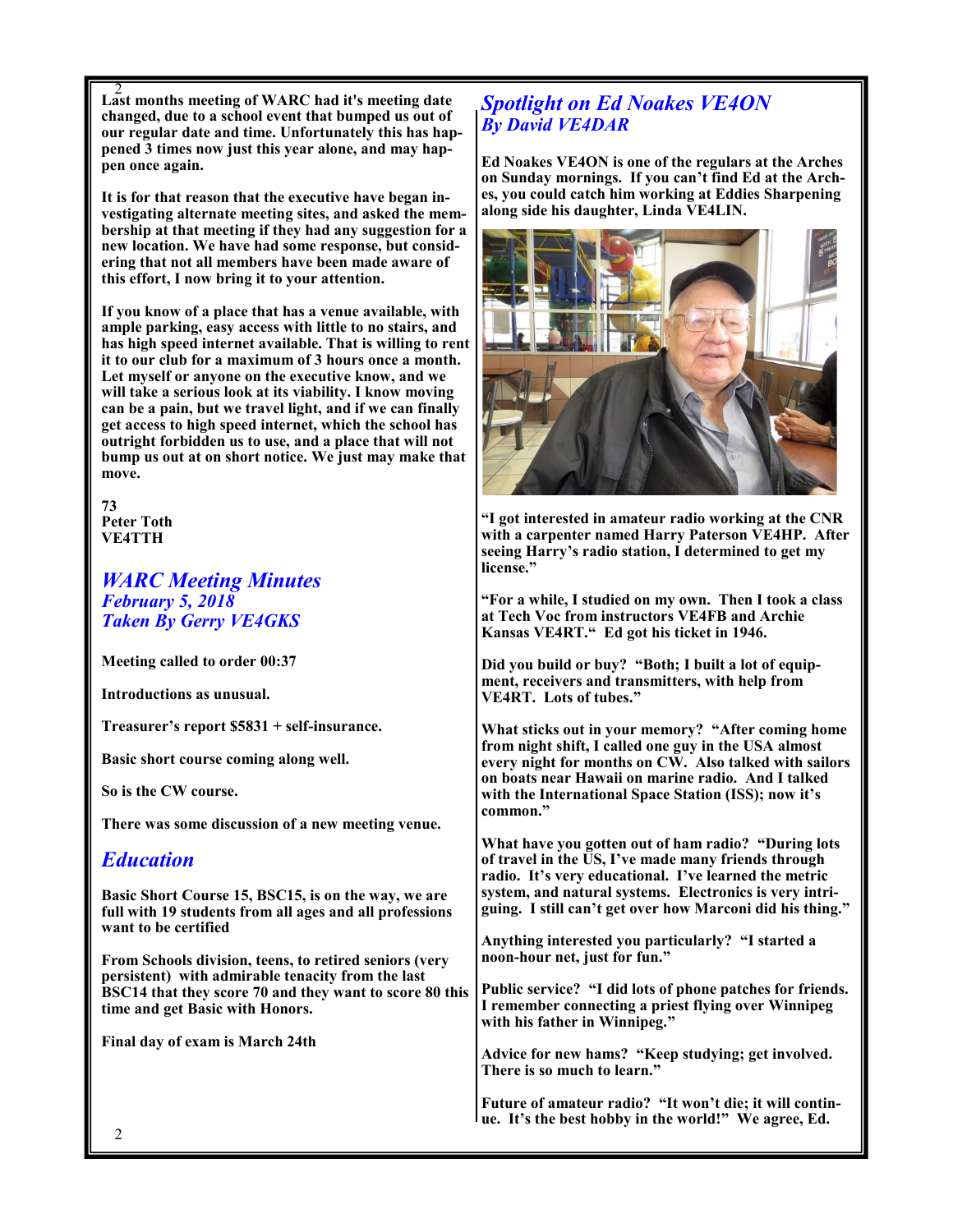## *Manitoba Repeater Society NOTICE OF MEETING*

**The Manitoba Repeater Society Inc. Annual General Meeting will be held in late April. The executive is working on securing a date and location for the meeting. Members are encouraged to listen to the MRS 2 Meter Nets and the Morning Net for updates.**

**We are looking for amateurs with experience as 2 way radio technicians to join the executive. We can train suitable candidates to work on our repeaters.** 

**Are you interested in becoming a member of the MRS executive? Contact any member of the executive to get your name on the ballot**

**73**

3

**Dick Maguire VE4HK**

### **NOTICE OF MEETING**

**The Manitoba Repeater Society will be holding a special meeting on Sunday March 25, at 1:00 pm in the Winnipeg Seniors Boardroom. The address is 598 St. Mary's Road.**

**The purpose of the meeting is to discuss different methods of linking our repeaters. One objective is to increase the reliability of the system. Currently, all our repeaters are linked by UHF radios. We are contemplating other ways, such as via the Internet.** 

**MRS has successfully conducted a test, using the Internet, to link VE4MAN with VE4CNR repeaters. The technicians who ran the tests will be at the meeting to explain what they have done.**

**All MRS members and interested amateurs are invited to attend this meeting. We invite input from the amateur community.** 

**Dick Maguire VE4HK Secretary**

3

*Amateur Radios, Antennas, and more ...*  **Winnipeg ICOM Dealer…**

**Micro-HighTech Communications Ltd.**

**2223 Henderson Hwy, East St. Paul, MB (Just south of perimeter hwy)**

**Ph. (204)-783-1885 Fax (204) 779-7522 Contact George Hill, VE4GDH**

**Visit their web site.. http://www.microhightech.ca/**

## *Winnipeg ARES Jeff Dovyak VE4MBQ ve4mbq@rac.ca*

**The FEB General Meeting featured a presentation on ARES role at Klondike Derby, presented by Jeff VE4MBQ and assisted by Richard VE4KAZ.**

**CANWARN Spotter Training will be in Winnipeg this year, SAT 17 MAR. If interested, please contact VE4MBQ before 10 MAR.**

**On-line registration for the Manitoba Marathon is open on the WARC web-site, please see the separate Manitoba Marathon article.**

**Our next General Meeting will be TUE 20 MAR 1900h at Sir Wm Stephenson Library 765 Keewatin Street. Keith Hartley is scheduled to speak about Lightning Maps.**

**We need a Fundraising Coordinator, contact any member of Winnipeg ARES Executive if interested.**



**The Manitoba Repeater Society operates and maintains a linked repeater system across southern Manitoba, including Winnipeg.**

**If you are a user of any of these repeaters, we urge you to support the group by becoming a member.**

**VE4MAN - Starbuck, VE4CDN - Morris, VE4PLP - Portage, VE4MRS - Bruxelles, VE4GIM - Gimli, VE4MIL - Milner Ridge VE4EMB - Hadashville, VE4FAL - Falcon Lake, VE4WPG - Winnipeg, VE4VJ - Winnipeg, VE4WRS - Autopatch & IRLP link Winnipeg**

**Links to repeaters in Ontario, Brandon, Selkirk and soon to be the Dauphin & area.**

**info@mb-repeater-society.ca**

**http://www.mb-repeater-society.ca/**

**http://www.facebook.com/ManitobaRepeaterSociety**

**MRS Memberships Expired December 31**

**You Can Renew Today On-Line**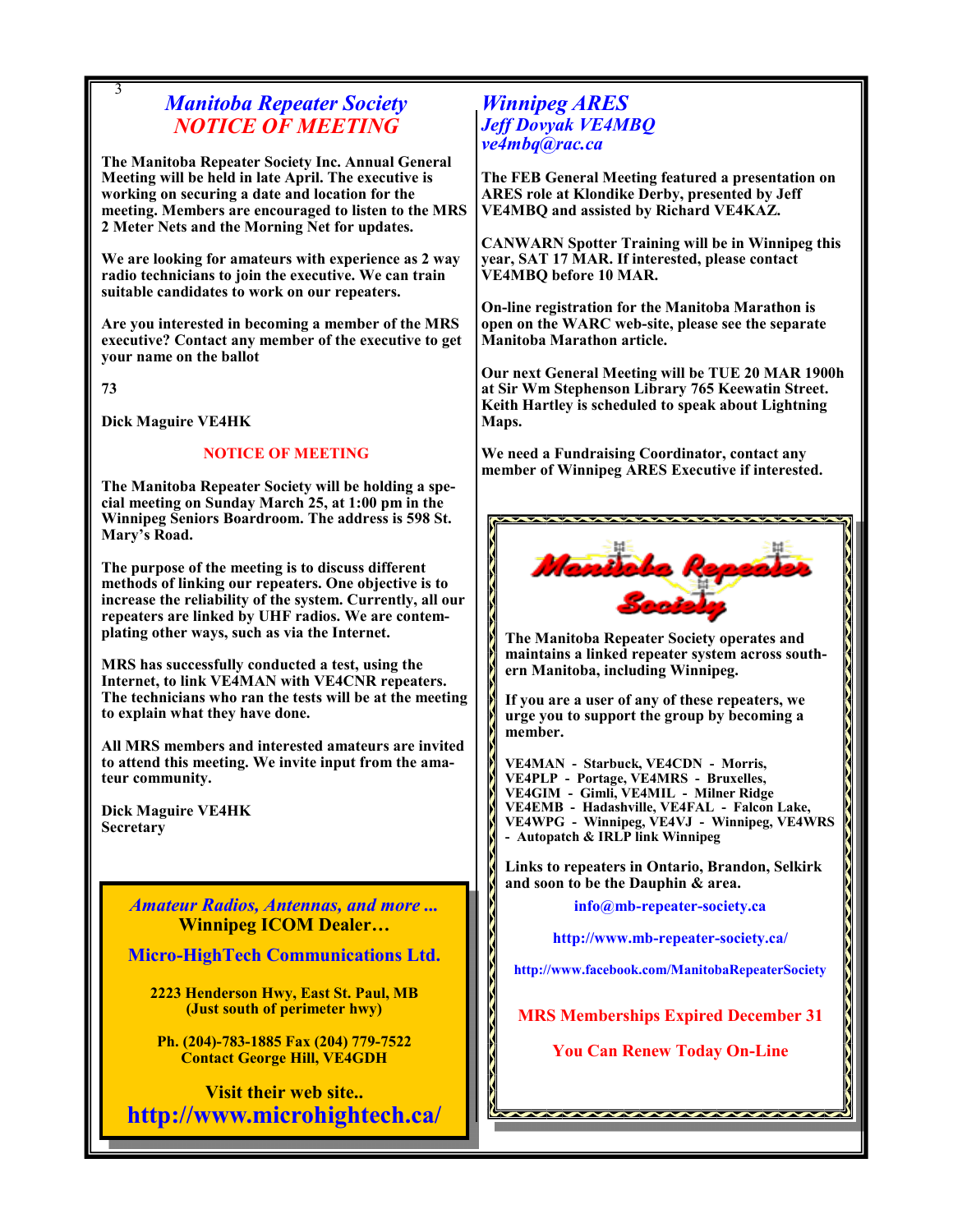# 4 *WARC's Best Use of Radio Trophy*



**Figure 1: WARC's Radio Trophy**

**The Manitoba Association of Physics Teachers (MAPT) held its annual High Altitude Balloon (HAB) Symposium for students and teachers at Bernie Wolfe School on February 9th. Over 100 students and teachers attended and at least 12 schools were represented. MAPT coordinates a HAB Flight Day each spring. Students perform all required tasks including payload testing and construction, balloon filling and tracking the HAB in the air. HAB flights provide students with hands-on engineering and science experiences. The teams use amateur radio and the APRS (Automatic Packet Reporting Position) to receive the GPS derived position and altitude of their school's balloon in real time. Most schools have radio amateurs on their teams. Some teams and teachers use mobile transceivers to keep in touch during the trip to the launch site, at the launch site and while chasing their balloons.** 

**The awards were a new feature of the HAB symposium this year. Manitoba Aerospace sponsored five trophies (highest flight, longest flight, best photography, best engineering and best science) and WARC sponsored the radio trophy.** 

4 **south than had been anticipated. To prevent it landing Shaftesbury High School won the "Best Use of Radio in Support of High Altitude Balloon Flight Operations" award for 2017. Shaftesbury students Bryce Jenkins (VA4VBC) and Matthew Hewlett (VE4MRH) worked very hard to build their Iridium transceiver circuit which included at ATmega 328P microcontroller, a GPS receiver, relays, a nichrome wire payload release circuit and a cold smoke dispenser circuit. Tom Tessier (VE4TRT) of Solara Remote Data Delivery provided the Iridium (satellite) transceiver and was a mentor on the project. The Shaftesbury team used the Iridium transceiver circuit to bring down their payload after reaching an altitude of only 20 km. The Shaftesbury balloon had flown for a considerable time in the 220 km/h polar Jetstream that had taken it much farther** 

**in the United States, the team decided to use the new Iridium circuit to release the payload. The payload made a parachute landing on a farm near Plum Coulee. Bryce and Matthew graduated last June.**

**The six HAB trophies are glass pyramids on a wooden base. Rather like a HAB payload, each trophy contains items that are representative of the award. The radio trophy contains a large vacuum tube, a telegraph or CW key, a photo of amateur radio antennas and a photo of a mobile transceiver receiving packets from a HAB. The brass key and the vacuum tube were provided by WARC members Dick Maguire (VE4HK) and Bill Fleury (VE4BEF). The pyramids are scaled to the Great Pyramid in Egypt, which is possibly the greatest, oldest and most mysterious of all human achievements. Some pyramid enthusiasts think the pyramids represent an ancient space program, built to send the pharaoh's spirit to the stars. I liked this symbolism as well as the math underlying the geometry of the pyramid. The trophies are unique. I had considerable help from my artist brother-in-law, Anthony Chiarella and his stained glass artist friend Roland Ritchot.** 

**I presented WARC's trophy to Shaftesbury high school student Jordan Bowley (VE4JRB) in the principal's office on Friday, February 23rd as no one from Shaftesbury was able to attend the HAB symposium. Principal Catherine Birch has it on display in the office.**



**Figure 2: Jordan Bowley (VE4JRB) representing Shaftesbury High School receives WARC's Best Use of Radio Trophy from retired teacher Robert Striemer (VE4SHS).**

**73 Rob**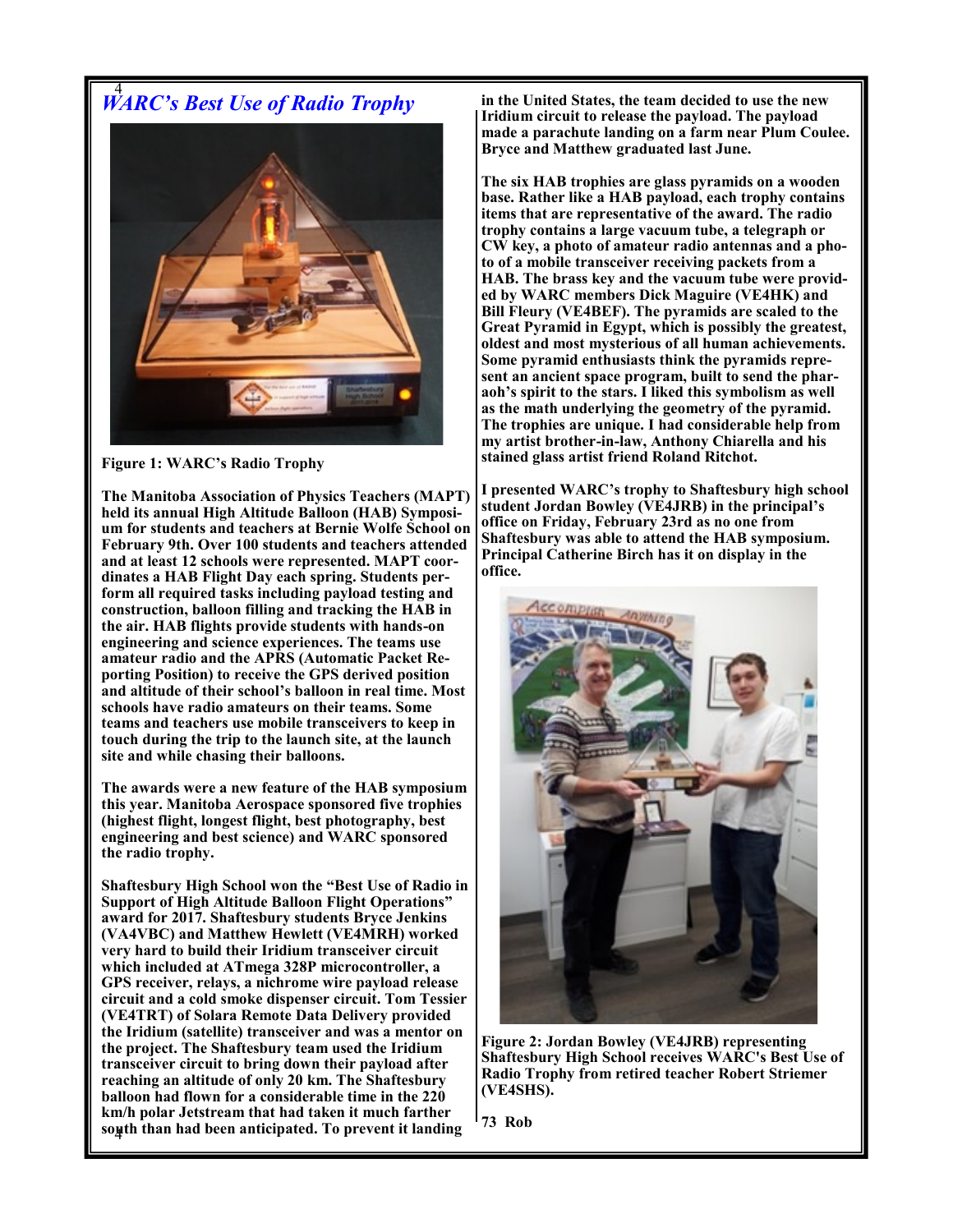# 5 *Conversational Code or ... How I Learned to Stop Talking, and Start Tapping*

**We are now seven weeks into WARC's first CW course, and results are still encouraging to this instructor.** 



**The seven students who began this course are still with us, through work trips, health issues and long hours in their normal lives. That's dedication for you. And it makes me feel that there is a continuing place in this ham world for CW ops. I am not yet a dinosaur (but soon to be fossilized.)**

**WARC's course was run on the basis of Koch's 1930s paper on how telegraphers learn. We challenged our students to learn as pros have learned in the past, when telegraphy was the digital communication tool. Characters were presented by computer apps at a consistent and perfect 20 words-per-minute, and spaced at an effective 12 wpm as recommended by Farnsworth. The students struggled at times, but by last week had all 41 characters echoing in their heads.**

**Most of the group have embraced the paddle/keyer, but a couple have found a straight key to be their best friend. There is ample room for both kinds of operator (and others, too.)**

**What impresses me most is the grass-roots movement to set up their own practice group, so they can continue to improve after the class ends on 27 February. This will certainly get all 7 on the air sometime this year.**

**I set up an ambitious program for this first effort. I had hoped that 90min twice a week would be enough, but it quickly grew to 150 min at twice. Cramming it all into 8 weeks was also tight, but my own time commitments allowed no longer period. Twelve weeks would be more than adequate and perhaps another instructor can be found to cover the extra month next time around. I confidently expect there to BE a next time, the demand is certainly there. Restricting class size to 8 was a good idea also, giving individual attention to all.** 

5 **are well-enough prepared for the exam. The students will have a nervous weekend waiting to meet Adam on Tuesday, but I am confident that they**  **I would like to thank the Winnipeg Seniors Club for the use of their classroom and wifi for the course. We could not work without them. I would like to thank Lawrence Kyle VE4SS for installing the Kenwood HF radio connected to a 40m antenna for our use. It is sad that propagation has not been our friend this winter. I would like to thank Radioworld.ca for getting the paddles and keyers to us in time, at short notice. I would like to thank Peter Toth VE4TTH for providing the pigtails for the paddles. I would like to thank Adam Romanchuk VE4SN for providing examination services. I would like to thank my wife Nina for her understanding. And lastly, I would like to thank the seven students for their vote of confidence that this would all work for them.**

**CWT1 Instructor and Student David Latour VE4DLA (now in witness-protection)**

#### **Sequel: Exam night, late night.**

**Five of seven challenged the test tonight, and what a challenge it was; technical difficulties, bad batteries and gremlins galore. But, in the end we have 5 new CW operators in our radio community. They have my congratulations and admiration for their hard work and success.**

**It has been an enlightening experience. I have several ideas to improve the curriculum and the exam, and at least two candidates for alternate instructor to keep the workload reasonable. And, I will start the waiting list for CWT2 tomorrow...**

**Good night, and good news.**

#### *Comments from the students….*

**"On February 27 the latest WARC CW course wrapped up after two months of hard work. Of the seven students that started the course 6 were at the final class to complete the course and those that needed to write the certification exam did so (and passed by the way). Our examiner was Adam VE4SN.**

**The course was impressive. Our professor was David Latour VE4DLA who practiced maturity, diplomacy and excellent cat herding skills and proved excellent in his role as teacher, facilitator and student manager. I strongly recommend him. The seven students were a joy to work with. They were mutually supportive and keen on the material. The lessons imparted by David were reinforced by the in class lab work of sending and receiving material. For example it was student Serge that drove home one of David's lessons by telling me that I was sending "B B" when I thought that I was sending "C".** 

**It was tough. Morse is not an intellectual skill .. and I suspect that it used part of my brain that I rarely accessed (no snide comments please). While advertised as requiring 20 minutes a day of practice I found that I had to spend much longer and reading code is much Continued...**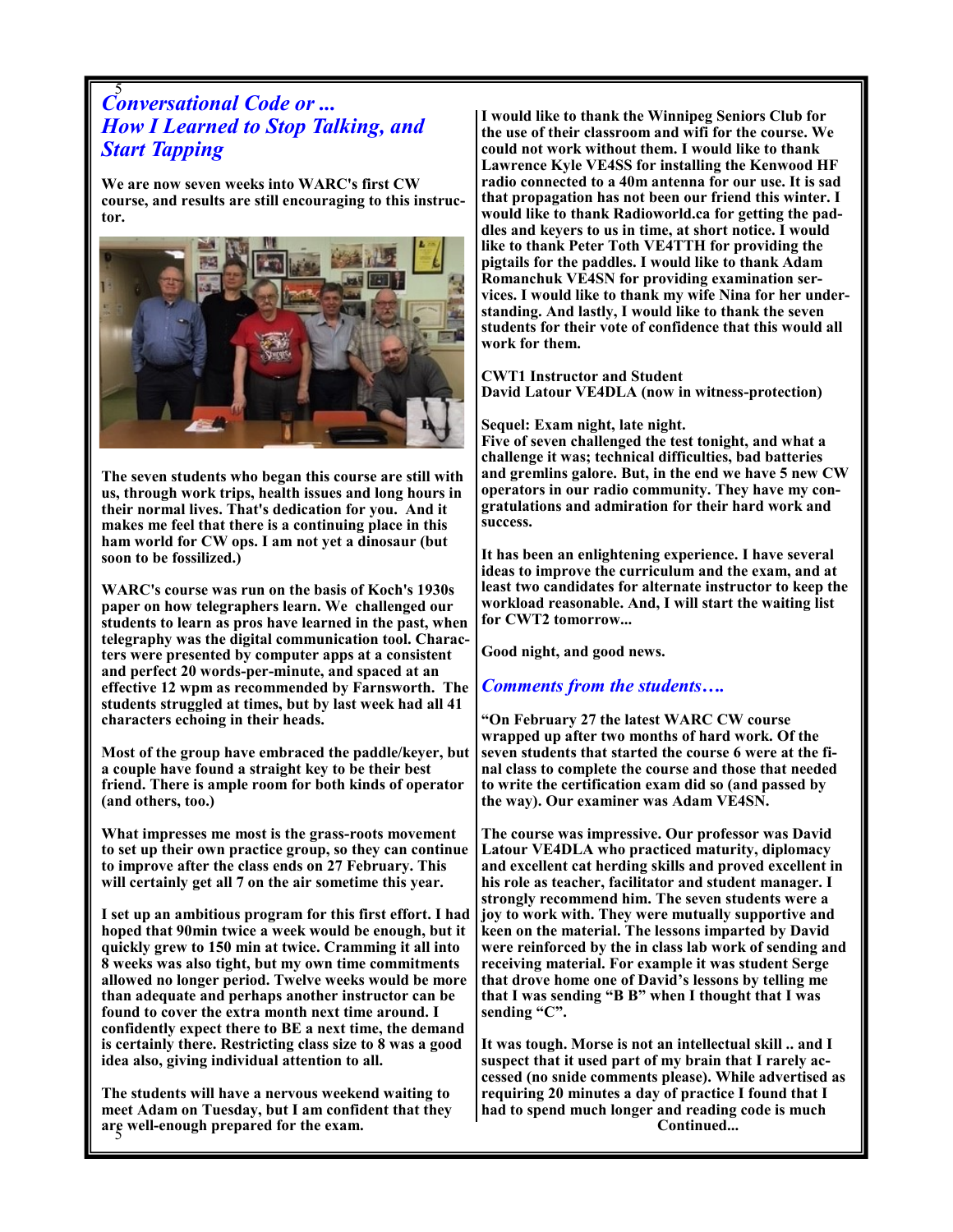| 6<br>harder than sending code and it was only at the end of<br>two months of hard slogging that words came out of the<br>flood of dits and dahs.                                                                                                                                                                                                                                                                                                                                                                                                                                                                                                                                                                                                                                                          | With Mr. Latour's patience and teaching method it not<br>only exceeded my expectation but that of the rest of the<br>class. Going forward, our group will continue to get<br>together on a regular basis to master our newly learned<br>skill.                                                                                                                                                                                                                                                                                                                                                              |  |  |
|-----------------------------------------------------------------------------------------------------------------------------------------------------------------------------------------------------------------------------------------------------------------------------------------------------------------------------------------------------------------------------------------------------------------------------------------------------------------------------------------------------------------------------------------------------------------------------------------------------------------------------------------------------------------------------------------------------------------------------------------------------------------------------------------------------------|-------------------------------------------------------------------------------------------------------------------------------------------------------------------------------------------------------------------------------------------------------------------------------------------------------------------------------------------------------------------------------------------------------------------------------------------------------------------------------------------------------------------------------------------------------------------------------------------------------------|--|--|
| Well done David and fellow students."                                                                                                                                                                                                                                                                                                                                                                                                                                                                                                                                                                                                                                                                                                                                                                     |                                                                                                                                                                                                                                                                                                                                                                                                                                                                                                                                                                                                             |  |  |
| 73                                                                                                                                                                                                                                                                                                                                                                                                                                                                                                                                                                                                                                                                                                                                                                                                        | I would recommend this course to anyone who is inter-<br>ested and enthusiastic about learning Morse code.                                                                                                                                                                                                                                                                                                                                                                                                                                                                                                  |  |  |
| <b>Geoff VE4BAW</b>                                                                                                                                                                                                                                                                                                                                                                                                                                                                                                                                                                                                                                                                                                                                                                                       | 73 VE4DBV                                                                                                                                                                                                                                                                                                                                                                                                                                                                                                                                                                                                   |  |  |
| We are now finishing the first important step in learn-<br>ing Morse Code, thanks to the efforts of David Latour,<br>VE4DLA. David put into action something talked<br>about for years, a Morse Code course.                                                                                                                                                                                                                                                                                                                                                                                                                                                                                                                                                                                              | Drago Lambeta<br>David's CW course is now history, and I think I speak<br>for all of us who took it that it was worth the effort. I,                                                                                                                                                                                                                                                                                                                                                                                                                                                                        |  |  |
| He found the time to organize the course, purchase<br>paddles and keyers, book the space, and look after the<br>many details to get the course up and running.                                                                                                                                                                                                                                                                                                                                                                                                                                                                                                                                                                                                                                            | for one, would like to see the good work continued.<br>How many other club members would like to see these<br>twice-weekly sessions at the WSC facilities continued?<br>I can come out on Thursdays, but not every Tuesday,<br>as I am also involved with ARES and the Manitoba<br>Unix Users' Group. During the summer I also usually<br>put in a few weeks on call for CanWarn. I cannot<br>claim to be a good instructor, but I am willing to con-<br>tinue, to the best of my abilities, however good or bad                                                                                            |  |  |
| So, kudos to David. I hope this is the beginning of a<br>reawakening in the use of CW in our Winnipeg<br>amateur radio community.                                                                                                                                                                                                                                                                                                                                                                                                                                                                                                                                                                                                                                                                         |                                                                                                                                                                                                                                                                                                                                                                                                                                                                                                                                                                                                             |  |  |
| 73,                                                                                                                                                                                                                                                                                                                                                                                                                                                                                                                                                                                                                                                                                                                                                                                                       | they may be, this course. Do I have the support of the<br>club for this? If there is some support, I will contact                                                                                                                                                                                                                                                                                                                                                                                                                                                                                           |  |  |
| Don, VE4DFM                                                                                                                                                                                                                                                                                                                                                                                                                                                                                                                                                                                                                                                                                                                                                                                               | Derek, VE4HAY, to make arrangements. This should-<br>n't be any problem, as I am a member of WSCRC.                                                                                                                                                                                                                                                                                                                                                                                                                                                                                                         |  |  |
| This winter, I had the opportunity to take the<br><b>International Morse Code CW sponsored by the</b><br>Seniors Ham Radio Club- Winnipeg, which proved to<br>be very interesting and enjoyable.<br>This course uses the Koch method, which teaches you<br>to memorize sounds used for each alphabet, number<br>and punctuation in full speed. It was designed to teach<br>students to copy and receive up to 20 words per minute.<br>We were privileged to have Mr. David Latour teach us<br>this course. He was very knowledgeable, very support-<br>ive, and he encouraged yet challenged us to become<br>proficient in the shortest period of time. Mr. Latour<br>was always willing to give suggestions and tips on both<br>the theory and practical component of copying and<br>sending Morse code. | The club purchased four sets of paddles and keyers<br>made by MFJ. The paddles are Chinese copies of the<br>Bencher paddles, and I think David would agree, they<br>aren't as good as the real Bencher paddles (I can talk -<br>I have a real Bencher set, plus two other sets of Ameri-<br>can-made paddles.) Hamcrafters seems to have some<br>good offerings for CW work. Perhaps some members<br>would like to take a look at their web site<br>(www.hamcrafters.com). I intend to bring this up for<br>discussion at the March WARC meeting, if the CW<br>course is continued.<br>73<br>Gerry Sherman. |  |  |
| Going into this course knowing absolutely nothing<br>about Morse code, I found it to be very challenging but<br>at the same time very rewarding. My expectation upon<br>starting the course was that it going to take me forever<br>to learn all the codes.                                                                                                                                                                                                                                                                                                                                                                                                                                                                                                                                               | <b>Porint it on.co</b><br><b>Discount for</b><br>204.899.3350<br>"WARC"<br><b>1798 St Matthews Ave</b><br>members<br><b>Winnipeg, MB R3H 0A5</b><br>They can provide 15% discount on QSL cards.                                                                                                                                                                                                                                                                                                                                                                                                             |  |  |
| Are you a<br>RAC member??<br>http://www.rac.ca<br>$\upsilon$                                                                                                                                                                                                                                                                                                                                                                                                                                                                                                                                                                                                                                                                                                                                              | For example, the current price for an order of 400<br>QSL cards size: 5" x 3.5", double side, full-colour on<br>100lb gloss cover is \$81.99.<br>With your 15% discount, the total would be \$69.69<br>before tax (please note that prices are subject to<br>change due to paper cost etc.). The discount is on any<br>size and any qty of QSL card.<br>Be sure to present your WARC membership<br>to receive the discount!                                                                                                                                                                                 |  |  |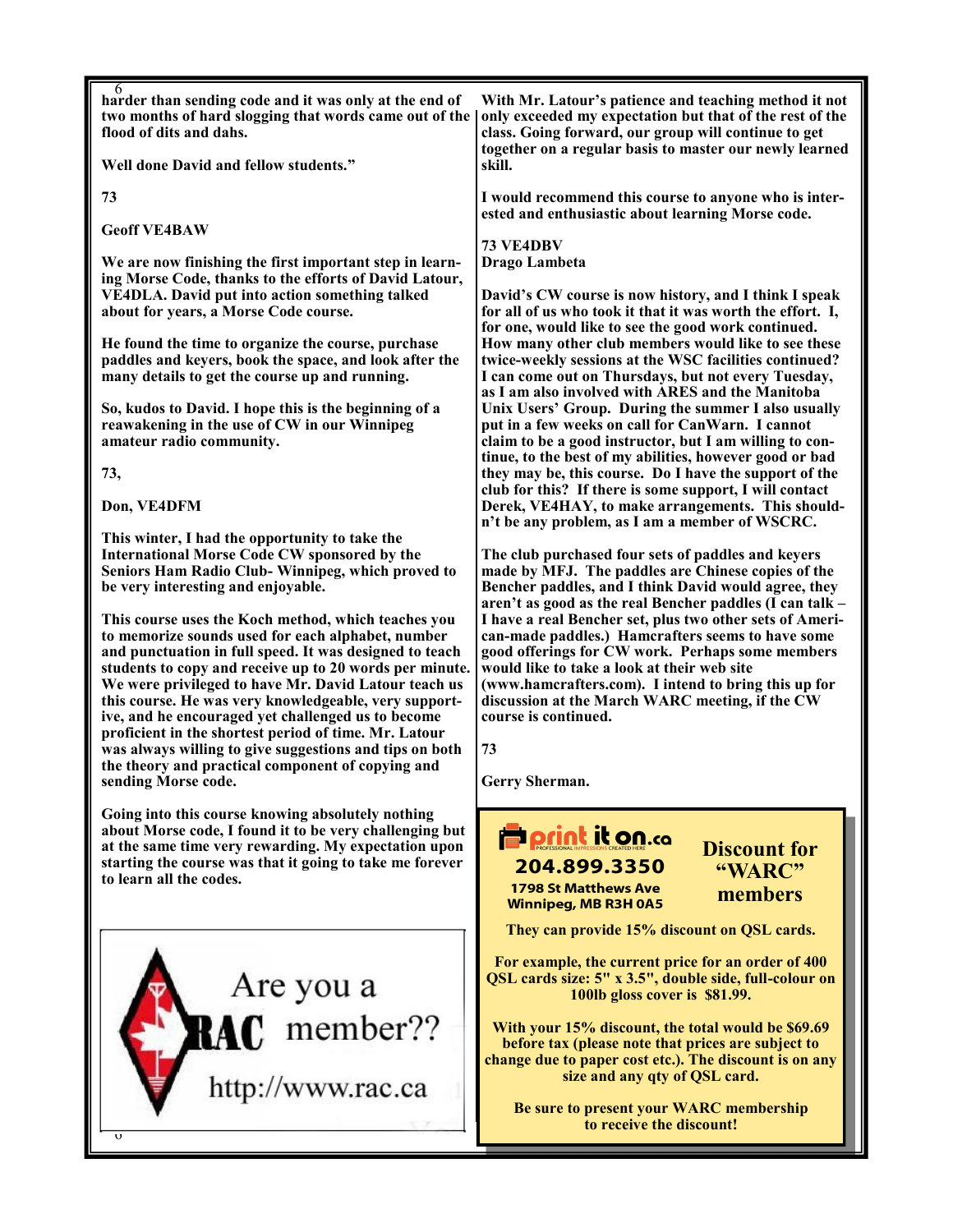|                                                                         |                                            | <b>Russian DX Contest</b>                                             |                                                      |
|-------------------------------------------------------------------------|--------------------------------------------|-----------------------------------------------------------------------|------------------------------------------------------|
| <b>Contest Calendar</b>                                                 |                                            |                                                                       | 1200Z, Mar 17 to 1200Z, Mar 18                       |
| <b>Extracted From</b>                                                   |                                            | Virginia QSO Party                                                    |                                                      |
| http://www.hornucopia.com/contestcal/                                   |                                            |                                                                       | 1400Z, Mar 17 to 0400Z, Mar 18                       |
| <b>March 2018</b>                                                       |                                            |                                                                       | and 1200Z-2400Z, Mar 18                              |
|                                                                         |                                            | Louisiana QSO Party                                                   |                                                      |
| <b>ARS Spartan Sprint</b>                                               | 0200Z-0400Z, Mar 6                         |                                                                       | 1400Z, Mar 17 to 0200Z, Mar 18                       |
| <b>AGCW YL-CW Party</b>                                                 | 1900Z-2100Z, Mar 6                         | <b>AGCW VHF/UHF Contest</b>                                           |                                                      |
| <b>QRP Fox Hunt</b>                                                     | 0200Z-0330Z, Mar 7                         |                                                                       | 1400Z-1700Z, Mar 17 (144)                            |
| <b>Phone Fray</b>                                                       | 0230Z-0300Z, Mar 7                         | <b>Feld Hell Sprint</b>                                               | and 1700Z-1800Z, Mar 17 (432)<br>2000Z-2159Z, Mar 17 |
| <b>CWops Mini-CWT Test</b>                                              | 1300Z-1400Z, Mar 7                         | <b>UBA Spring Contest, SSB</b>                                        | 0700Z-1100Z, Mar 18                                  |
|                                                                         | and 1900Z-2000Z, Mar 7                     |                                                                       | Run for the Bacon QRP Contest 0100Z-0300Z, Mar 19    |
|                                                                         | and 0300Z-0400Z, Mar 8                     | <b>Bucharest Contest</b>                                              | 1800Z-2059Z, Mar 19                                  |
| <b>UKEICC 80m Contest</b>                                               | 2000Z-2100Z, Mar 7                         | <b>ORP Fox Hunt</b>                                                   | 0100Z-0230Z, Mar 21                                  |
| <b>AWA John Rollins Memorial DX Contest</b>                             |                                            | <b>Phone Fray</b>                                                     | 0230Z-0300Z, Mar 21                                  |
| 2300Z, Mar 7 to 2300Z, Mar 8<br>and 2300Z, Mar 10 to 2300Z, Mar 11      |                                            | <b>CWops Mini-CWT Test</b>                                            | 1300Z-1400Z, Mar 21                                  |
| <b>NCCC RTTY Sprint</b>                                                 | 0145Z-0215Z, Mar 9                         |                                                                       | and 1900Z-2000Z, Mar 21                              |
| <b>QRP Fox Hunt</b>                                                     | 0200Z-0330Z, Mar 9                         |                                                                       | and 0300Z-0400Z, Mar 22                              |
| <b>NCCC Sprint</b>                                                      | 0230Z-0300Z, Mar 9                         | <b>NAQCC CW Sprint</b><br><b>RSGB 80m Club Championship, SSB</b>      | 0030Z-0230Z, Mar 22                                  |
| <b>RSGB Commonwealth Contest</b>                                        |                                            |                                                                       | 2000Z-2130Z, Mar 22                                  |
|                                                                         | 1000Z, Mar 10 to 1000Z, Mar 11             | <b>QRP Fox Hunt</b>                                                   | 0100Z-0230Z, Mar 23                                  |
| <b>SARL VHF/UHF Analogue Contest</b>                                    |                                            | <b>NCCC RTTY Sprint</b>                                               | 0145Z-0215Z, Mar 23                                  |
|                                                                         | 1000Z, Mar 10 to 1000Z, Mar 11             | <b>NCCC Sprint</b>                                                    | 0230Z-0300Z, Mar 23                                  |
| <b>South America 10 Meter Contest</b><br>1200Z, Mar 10 to 1200Z, Mar 11 |                                            | <b>CQ WW WPX Contest, SSB</b>                                         |                                                      |
| <b>F9AA Cup, SSB</b>                                                    | 1200Z, Mar 10 to 1200Z, Mar 11             |                                                                       | 0000Z, Mar 24 to 2359Z, Mar 25                       |
| <b>SKCC Weekend Sprintathon</b>                                         |                                            | FOC QSO Party                                                         | 0000Z-2359Z, Mar 24                                  |
|                                                                         | 1200Z, Mar 10 to 2400Z, Mar 11             | <b>UBA Spring Contest, 6m</b>                                         | 0600Z-1000Z, Mar 25                                  |
| <b>AGCW QRP Contest</b>                                                 | 1400Z-2000Z, Mar 10                        | <b>SKCC Sprint</b><br><b>ORP Fox Hunt</b>                             | 0000Z-0200Z, Mar 28<br>0100Z-0230Z, Mar 28           |
| <b>Oklahoma QSO Party</b>                                               |                                            | <b>Phone Fray</b>                                                     | 0230Z-0300Z, Mar 28                                  |
|                                                                         | 1500Z, Mar 10 to 0200Z, Mar 11             | <b>CWops Mini-CWT Test</b>                                            | 1300Z-1400Z, Mar 28                                  |
|                                                                         | and 1400Z-2100Z, Mar 11                    |                                                                       | and 1900Z-2000Z, Mar 28                              |
| <b>Stew Perry Topband Challenge</b>                                     |                                            |                                                                       | and 0300Z-0400Z, Mar 29                              |
| <b>EA PSK63 Contest</b>                                                 | 1500Z, Mar 10 to 1500Z, Mar 11             | <b>UKEICC 80m Contest</b>                                             | 1900Z-2000Z, Mar 28                                  |
| 1600Z, Mar 10 to 1600Z, Mar 11<br><b>TESLA Memorial HF CW Contest</b>   |                                            | <b>QRP Fox Hunt</b>                                                   | 0100Z-0230Z, Mar 30                                  |
|                                                                         | 1800Z, Mar 10 to 0559Z, Mar 11             | <b>NCCC RTTY Sprint</b>                                               | 0145Z-0215Z, Mar 30                                  |
| <b>QCWA QSO Party</b>                                                   | 1800Z, Mar 10 to 1800Z, Mar 11             | <b>NCCC Sprint</b>                                                    | 0230Z-0300Z, Mar 30                                  |
| <b>Idaho QSO Party</b>                                                  | 1900Z, Mar 10 to 1900Z, Mar 11             | <b>Feld Hell Sprint</b><br><b>UK/EI DX Contest, CW</b>                | 0000Z-2359Z, Mar 31                                  |
| <b>QRP ARCI Spring Thaw SSB Shootout</b>                                |                                            |                                                                       | 1200Z, Mar 31 to 1200Z, Apr 1                        |
| 2200Z-2300Z, Mar 10                                                     |                                            | <b>Russian WW MultiMode Contest</b>                                   |                                                      |
| North American Sprint, RTTY 0000Z-0400Z, Mar 11                         |                                            |                                                                       | 1200Z, Mar 31 to 1159Z, Apr 1                        |
| <b>UBA Spring Contest, 2m</b><br>WAB 3.5 MHz Phone                      | 0700Z-1100Z, Mar 11<br>1800Z-2200Z, Mar 11 | <b>Into April 2018</b>                                                |                                                      |
| <b>Wisconsin QSO Party</b>                                              |                                            |                                                                       |                                                      |
|                                                                         | 1800Z, Mar 11 to 0100Z, Mar 12             | <b>RSGB RoLo SSB</b>                                                  | 1900Z-2030Z, Apr 1                                   |
| <b>4 States QRP Group Second Sunday Sprint</b>                          |                                            | <b>IQRP Quarterly Marathon</b>                                        |                                                      |
| 0000Z-0200Z, Mar 12                                                     |                                            | 0800Z, Apr 2 to 2000Z, Apr 8<br><b>RSGB 80m Club Championship, CW</b> |                                                      |
| <b>CLARA Chatter Party</b>                                              |                                            |                                                                       | 1900Z-2030Z, Apr 2                                   |
|                                                                         | 1700Z, Mar 13 to 1700Z, Mar 14             | <b>ARS Spartan Sprint</b>                                             | 0200Z-0400Z, Apr 3                                   |
|                                                                         | and 1700Z, Mar 17 to 1700Z, Mar 18         | <b>Phone Fray</b>                                                     | 0230Z-0300Z, Apr 4                                   |
| <b>QRP Fox Hunt</b><br><b>Phone Fray</b>                                | 0100Z-0230Z, Mar 14<br>0230Z-0300Z, Mar 14 | <b>CWops Mini-CWT Test</b>                                            | 1300Z-1400Z, Apr 4                                   |
| <b>CWops Mini-CWT Test</b>                                              | 1300Z-1400Z, Mar 14                        |                                                                       | and 1900Z-2000Z, Apr 4                               |
|                                                                         | and 1900Z-2000Z, Mar 14                    |                                                                       | and 0300Z-0400Z, Apr 4                               |
|                                                                         | and 0300Z-0400Z, Mar 15                    | <b>UKEICC 80m Contest</b>                                             | 1900Z-2000Z, Apr 4                                   |
| RSGB 80m Club Championship, CW                                          |                                            | <b>NRAU 10m Activity Contest</b>                                      | 1700Z-1800Z, Apr 5 (CW)                              |
|                                                                         | 2000Z-2130Z, Mar 14                        |                                                                       | and 1800Z-1900Z, Apr 5 (SSB)                         |
| <b>QRP Fox Hunt</b>                                                     | 0100Z-0230Z, Mar 16                        |                                                                       | and 1900Z-2000Z, Apr 5 (FM)                          |
| <b>NCCC RTTY Sprint</b>                                                 | 0145Z-0215Z, Mar 16                        |                                                                       | and 2000Z-2100Z, Apr 5 (Dig)                         |
| <b>NCCC Sprint</b><br><b>BARTG HF RTTY Contest</b>                      | 0230Z-0300Z, Mar 16                        | <b>SARL 80m QSO Party</b>                                             | 1700Z-2000Z, Apr 5                                   |
|                                                                         | 0200Z, Mar 17 to 0200Z, Mar 19             |                                                                       |                                                      |
| 7                                                                       |                                            |                                                                       |                                                      |